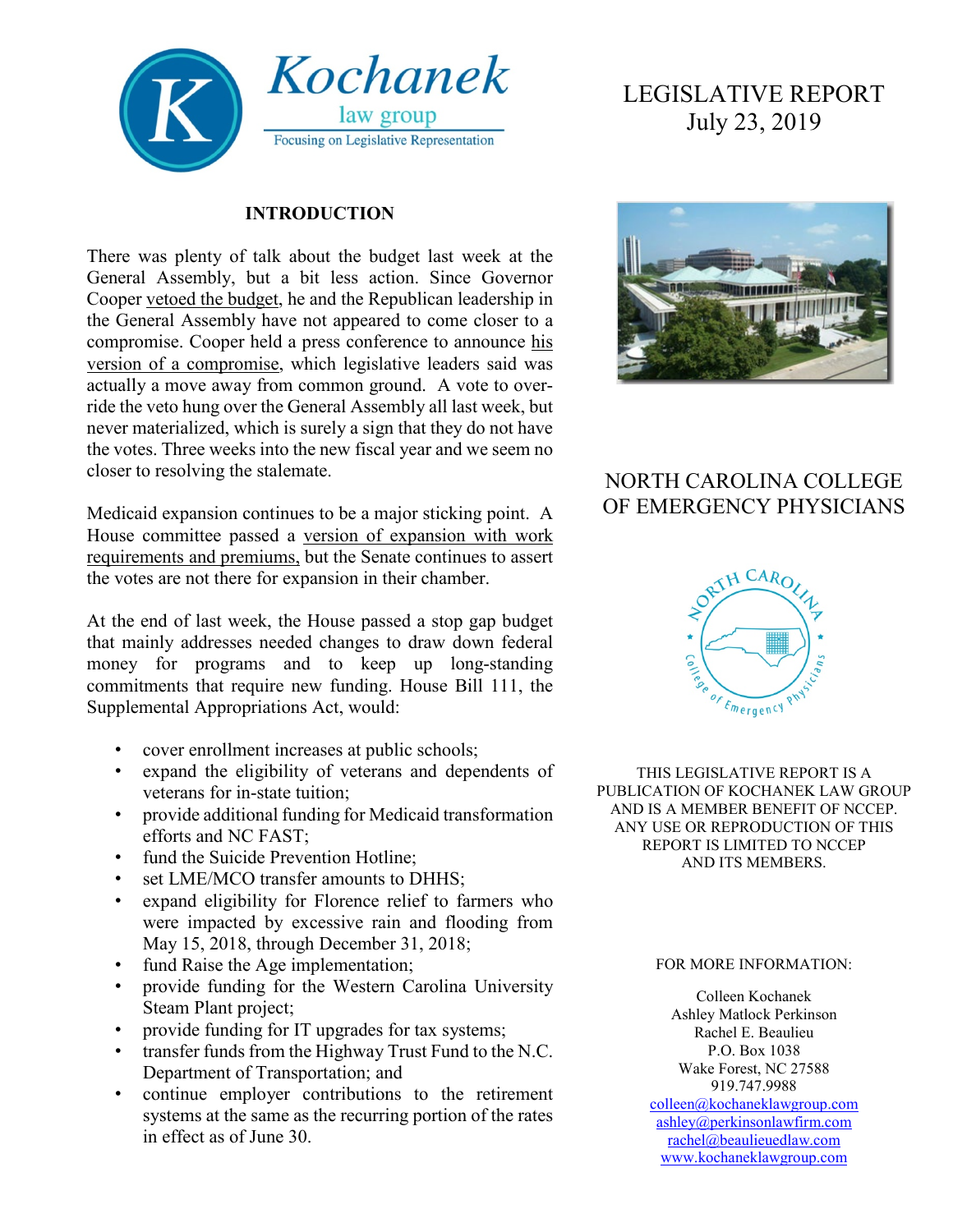The Senate then proceeded to approve their own version of a stop gap budget that was entirely different and focused on providing direction for spending of block grants from the Federal government. It is a bad sign for the session wrapping up when the House and Senate cannot even agree on a stop gap budget proposal. Providing a glimpse into the future of a protracted budget battle, Senate Rules Chairman Bill Rabon filed an adjournment resolution that would end the current session on Monday, July 22, with a reconvened session to begin at noon on Tuesday, Aug. 27.

#### **BILLS OF INTEREST**

HOUSE BILL 961, Ensuring Authorization of Federal Funds, is the Senate's version of a stop-gap budget bill. The Senate took an existing bill (related to funding for technical education in the hospitality industry) and re-wrote it in the Senate Committee on Appropriations/Base Budget. The bill would allocate various federal block grants, including the TANF Block Grant, the Social Services Block Grant, the Low-Income Energy Assistance Block Grant, the Child Care and Development Fund Block Grant, the Mental Health Services Block Grant, the Substance Abuse and Prevention Block Grant, the Maternal and Child Health Block Grant, the Community Services Block Grant and the Preventive Health Services Block Grant. This version differs a great deal from the House's temporary funding bill, House Bill 111, which took the approach of funding various priorities, including public school enrollment growth, Raise the Age implementation and NC FAST progress. Both bills include funding for the suicide prevention hotline. **The bill as amended was approved by the Senate Appropriations Committee and will next be considered by the Senate Rules Committee.**

SENATE JOINT RESOLUTION 688, Adjourn 2019 Session to Date Certain, would provide that when the Senate and House of Representatives adjourn on Monday, July 22, 2019, they stand adjourned to reconvene on Tuesday, August 27, 2019, at noon. The bill would limit matters that may be considered at that time to matters authorized pursuant to the 2019 Senate Permanent Rules and the 2019 House Permanent Rules. **Introduced by Senator Rabon and referred to the Senate Rules Committee.**

#### **BILL UPDATES**

HOUSE BILL 126, Amend Certificate of Need Laws, was heard in the Senate Health Care Committee and a committee substitute was adopted. The new version removed all the previous provisions and would now:

- change definitions related to Certificate of Need, effective January 1, 2020, including:
	- o "diagnostic center" redefined to mean specified facilities in which the total cost of all the medical diagnostic equipment utilized by the facility which costs \$10,000 or more exceeds \$1.5 million (was, \$500,000);
	- o "new institutional health services" redefined to include the obligation of any person of a capital expenditure exceeding \$4 million (was, \$2 million) to develop or expand a health service or a health service facility or which relates to the provision of health service;
	- o "major medical equipment" redefined to mean a single unit or system of use to provide medical and other health services which costs more than \$2 million (was, \$750,000); and
	- o provide that beginning September 30, 2022, and annually thereafter, the cost thresholds set forth are to be adjusted using the Medical Care Index component of the CPI.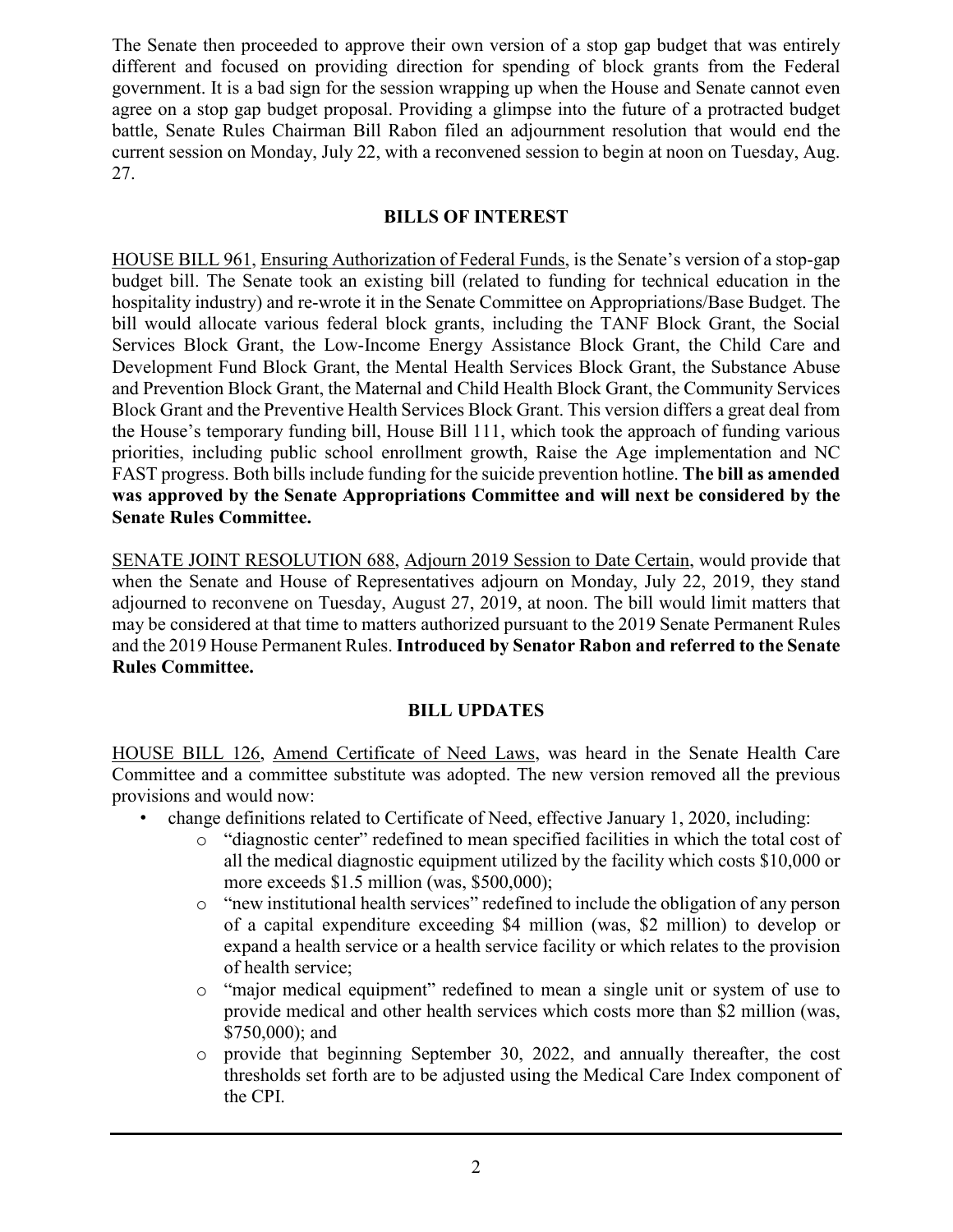- exempt from certificate of need review the replacement, renovation, or relocation of services or facilities that already have a certificate of need;
- set that a certificate of need for the construction of a health service facility expires if the holder of the certificate fails to initiate construction of the project authorized by the certificate of need within (1) four years, for projects that cost over \$50 million or (2) two years, for projects that cost \$50 million or less;
- establish that a certificate of need that has not been used at any point in the immediately previous 12 months will expire;
- change the exemptions related to certificate of need, effective 18 months after the bill becomes law:
	- o exempt psychiatric facilities and chemical dependency treatment facilities from certificate of need review;
	- o exempt from certificate of need review the establishment of a home health agency by a licensed continuing care retirement community;
	- o exempt from certificate of need review the conversion of a single specialty ambulatory surgical facility to a multi-specialty ambulatory surgical facility;
	- o eliminate the conditions set forth to qualify for the exemption for the certificate of need review for any conversion of existing acute care beds to psychiatric beds, now providing for a blanket exemption; and
	- o exempt from certificate of need review the development, acquisition, construction, expansion, or replacement of a health service facility or health service that obtained certificate of need approval prior to October 1, 2019, as a psychiatric facility or a chemical dependency treatment facility.
- change the requirements related to hospitals receiving funds from the Dorothea Dix Hospital Property Fund to now require each selected hospital to reserve at least 25%, rather than 50%, of the constructed or converted beds for purchase by DHHS under the Stateadministered, three-way contract, and referrals by local management entities/managed care organizations for individuals who are indigent or Medicaid recipients (effective 18 months after the bill becomes law); and
- effective three years after the bill becomes law, exempt from certificate of need review the development, acquisition, construction, expansion, or replacement of a kidney dialysis treatment facility that obtained certificate of need approval before October 1, 2019, if it is located in a county with a population greater than 300,000.

#### **The bill as amended was approved by the Senate Health and Rules Committees and will next be considered by the Full Senate.**

HOUSE BILL 655, NC Health Care for Working Families, was heard in the House Health Committee, after months of sitting idle, and a new version of a "North Carolina Medicaid Expansion" was approved. The bill would:

- set that the legislation would not go into effect until a budget is passed;
- establish that, if legislation to ensure that the State and county share of costs not covered by federal funds, participant contributions, or increased gross premiums tax revenue will be funded through a new hospital assessment, the program must not be implemented
- clarify that if the Centers for Medicare and Medicaid approves a program that does not substantially comply with the program designed by this legislation, the program must not be implemented;
- require the Department of Health and Human Services (DHHS) to design the NC Health Care for Working Families program to provide Medicaid coverage to residents of the state who (1) meet all federal Medicaid citizenship and immigration requirements; (2) are not eligible for Medicaid under the currently established North Carolina eligibility criteria; (3)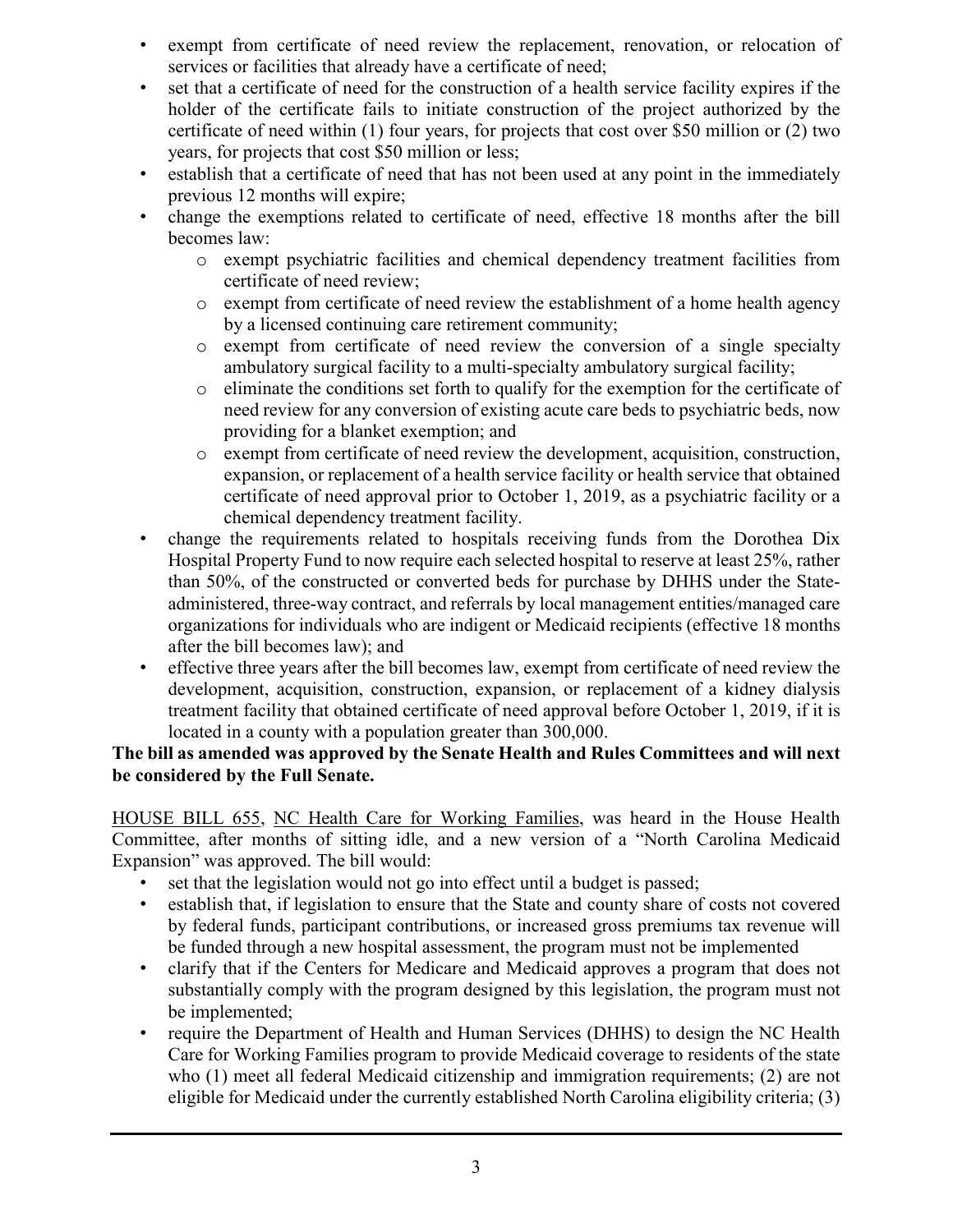have a modified adjusted gross income that does not exceed 133% of the federal poverty level; (4) are not entitled to or enrolled in Medicare Part A or Part B benefits; and (5) are between the ages of 19 and 64;

- require program participants to pay an annual premium that is set at 2% of the participant's household income;
- require DHHS to establish employment activities for program participants that adhere to federal guidance and are aligned with the work requirements of the Supplemental Nutrition Assistance Program as much as possible, with six categories of individuals exempted from the mandatory employee activities;
- establish the North Carolina Rural Access to Healthcare Grant Fund to provide grants to qualified applicants for any of 10 eligible activities, including health care provider recruitment to rural areas, expansion of telehealth into rural areas, infant mortality reduction efforts, and expansion of mental health services into rural areas; and
- set funding for the Fund for \$25 million for 2020-21, \$30 million for 2021-22, and \$50 million for 2022-23 and every fiscal year thereafter.

#### **The bill as amended was approved on a bipartisan vote of 25-6 and was placed on the House calendar and has been there for almost two weeks, waiting to be heard by the Full House.**

HOUSE BILL 989, Required Components/Medicaid Transformation, was heard in the House Health Committee, where a committee substitute was approved. The new provisions in the bill would:

- appropriate \$33,758,136 in recurring funds from the General Fund to the Department of Health and Human Services (DHHS), Division of Health Benefits, for the 2019-20 fiscal year for the Medicaid and NC Health Choice programs rebase;
- appropriate \$28,617,655 in recurring funds from the General Fund to the Division of Health Benefits for the 2019-20 fiscal year for transitioning to Medicaid managed care;
- transfer \$193 million for the 2019-20 fiscal year from funds available in the Medicaid Transformation Reserve in the General Fund to the Medicaid Transformation Fund and authorize the transfer of funds from the Medicaid Transformation Fund to the Division of Health Benefits for payment of claims related to services billed under the fee-for-service payment model for recipients being, or who have been, transitioned to managed care (known as "claims run out");
- authorize \$27,280,947 in nonrecurring funds to be transferred from the Medicaid Transformation Fund to the Division of Health Benefits for the 2019-20 fiscal year to provide the State share for nonrecurring qualifying needs, as defined, directly related to Medicaid transformation;
- adjust the base and supplemental assessment percentage rates to be used for the taxable year October 1, 2019, through September 30, 2020, now providing for a base assessment rate of 1.77% (was, 3%) and a supplemental assessment rate of 2.26%;
- transfer funds from the Medicaid Contingency Reserve to the Division of Health Benefits only upon request by the Division as needed to cover any shortfall of receipts from the supplemental or base assessments, and only if two conditions are met: (1) OSBM has certified that there will be a shortfall and (2) OSBM has certified that the amount requested does not exceed the shortfall in receipts certified.;
- direct DHHS to establish a new fund code, Hospital Assessment Fund, to be used to support a decrease in the supplemental assessment or base assessment rates corresponding with the amount in the Fund;
- applicable for the 2019-20 fiscal year only, provide for the transfer of over-realized receipts from the supplemental and base assessments, based on the amount anticipated in the Governor's proposed base budget for the Division of Health Benefits for the fiscal year, as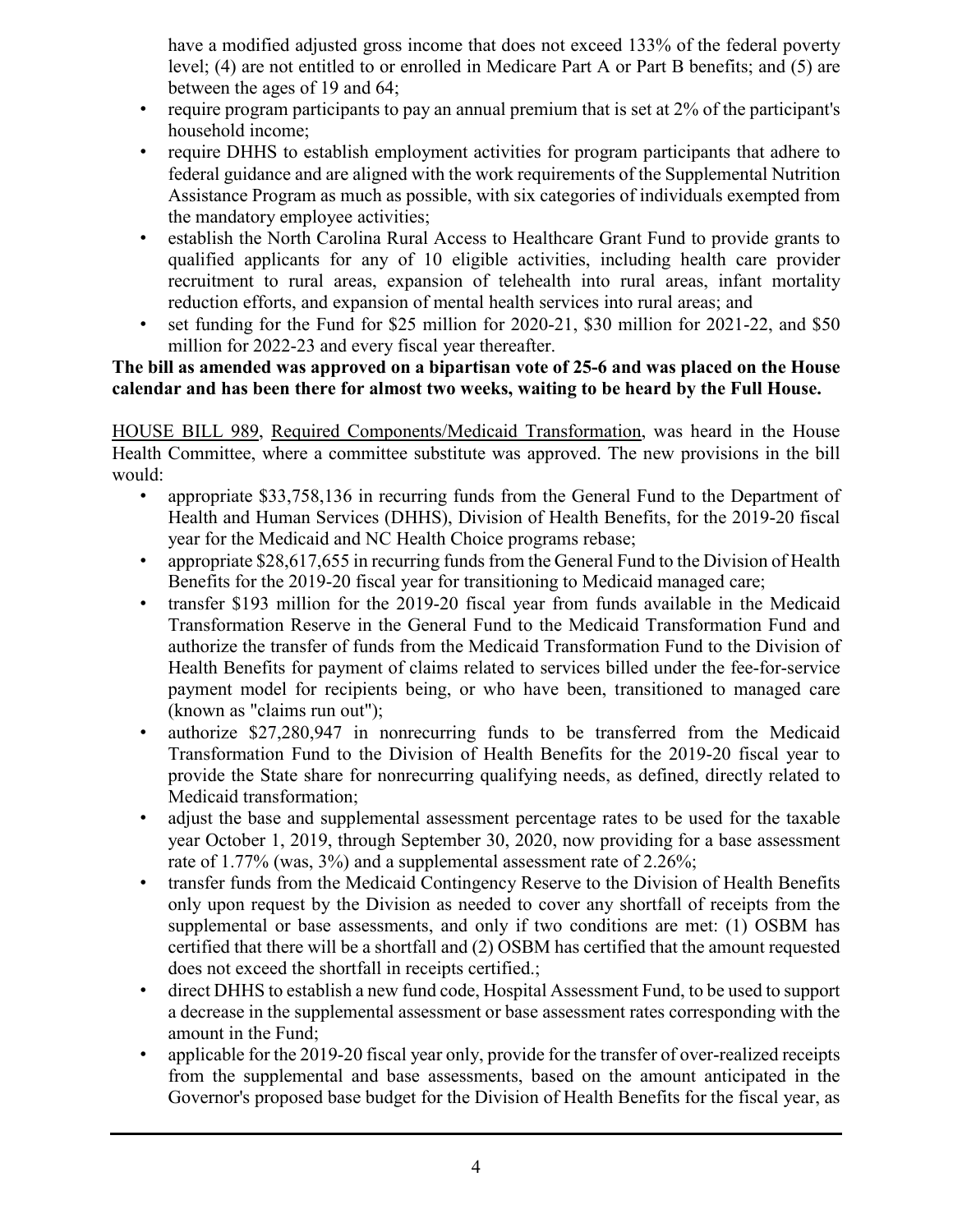follows: \$45 million transferred to the Hospital Assessment Fund, or if the total amount of over-realized receipts is less than \$45 million, then the full amount to the Hospital Assessment Fund; and the remainder, after the \$45 million transfer, if appropriate, to the Medicaid Transformation Reserve;

- repeal Section 12H.13(e) of SL 2013-360, which reduced the percentage of allowable costs for hospitals payments from 80% to 70%, and Section 12H.13A of SL 2014-100, which sets the settlement for outpatient Medicaid services performed by UNC Hospitals and Vidant Medical Center at 70% of costs;
- eliminate the parts of the bill that originally directed DHHS to create the Medicare Rate Supplemental and Directed Payment Program and the Professional Assessment;
- establish the Medicaid Contingency Reserve to be used for budget shortfalls in Medicaid or NC Health Choice programs;
- establish the Hospital Uncompensated Care Fund as a non-reverting special fund in DHHS, consisting of the federal disproportionate share adjustment receipts arising from certified public expenditures; and
- authorize DHHS to use funds from the Fund to (1) make payments to institutions for mental diseases, as defined by federal law and (2) make payments to eligible hospitals to reimburse inpatient services uncompensated care costs or outpatient services uncompensated care costs, or both.

#### **The bill as amended was approved by the House Health Committee and will next be considered by the House Finance Committee.**

SENATE BILL 574, Gaming Commission. A variety of amendments were made to this bill on the House floor, including:

- clarifying that the members of the NC Lottery Commission will operate as the NC Gaming Commission until appointments have been made to the NC Gaming Commission;
- modifying ALE agents' primary responsibilities and subject matter jurisdiction; and
- specifying that ALE agents have full power and authority as peace officers to execute criminal process, respond to and take enforcement action for any crime of violence or breach of peace, and additional duties directed by the Governor or the Secretary of the Department of Public Safety when necessary for security at a public event, or protection of persons or property due to a disaster or state of emergency.

#### **The bill as amended was approved by the full House and will next be considered by the Senate.**

SENATE BILL 620, Electric Standup Scooters, was amended in the Senate Transportation Committee to remove the new proposed statutes regulating Electric Standup Scooters. The bill would instead direct the Legislative Research Commission (LRC) to study the regulation of electric standup scooters in the State, including any proposed legislative changes needed to more effectively regulate the operation of scooters and the operation of scooter share businesses in the State, and would report its findings, together with any proposed legislation, to the 2020 Regular Session of the 2019 General Assembly upon its convening. **The bill as amended was approved by the Senate Transportation Committee and will next be considered by the Senate Commerce and Insurance Committee.**

SENATE BILL 683, Combat Absentee Ballot Fraud, was amended on the Senate floor to:

require county board of elections to create a list of applications made for absentee ballots received by the county board, require county boards to update the list daily from the date the county board begins to mail application and ballots through the date of canvass, and make the list public record;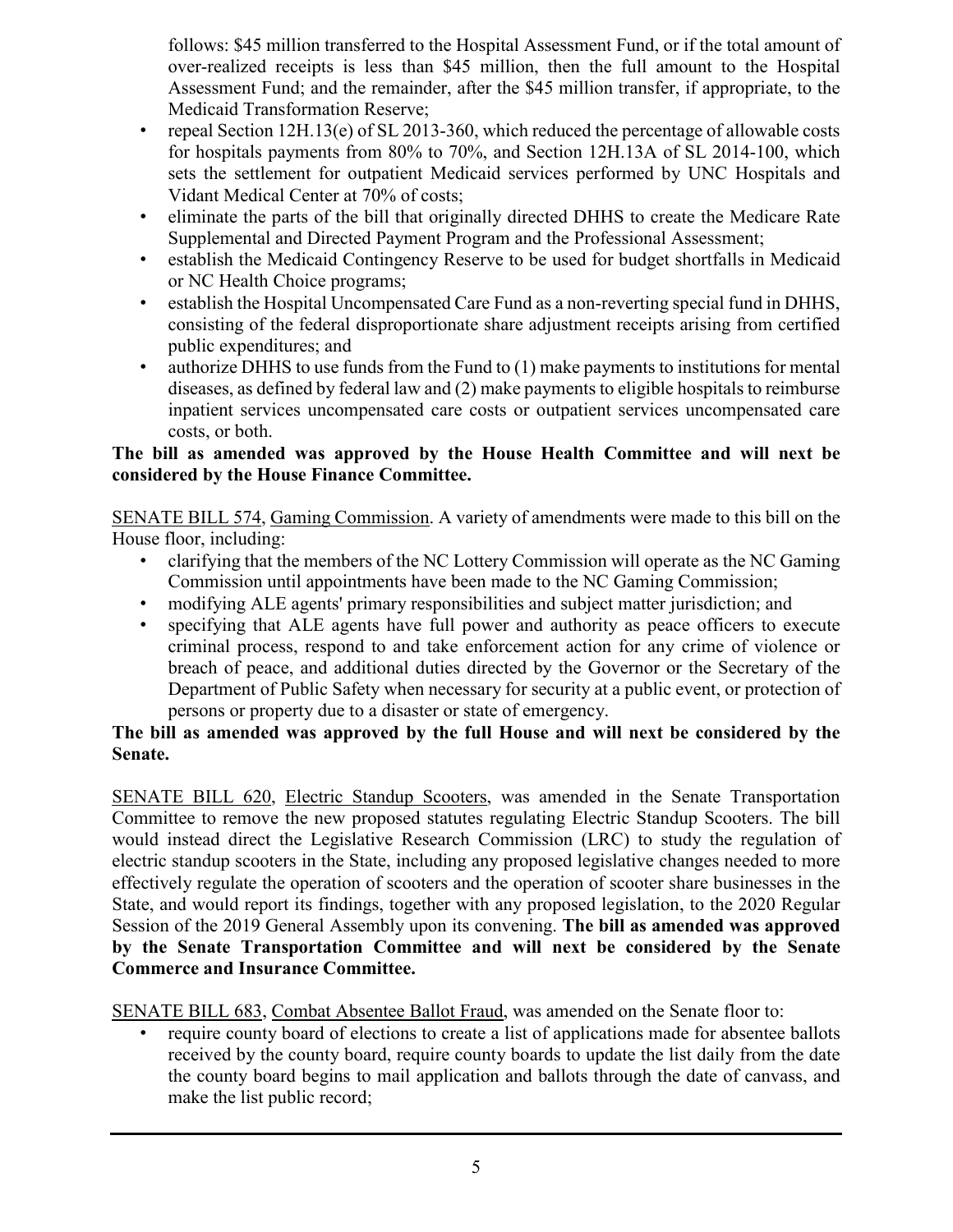- retain the requirement for a qualified voter eligible to vote by absentee ballot, or that voter's near relative or verifiable legal guardian to complete a request form for an absentee ballot application and absentee ballots, with receipt by the county board required no later than 5:00 p.m. on the Tuesday before the election (previously, required a written, signed request rather than a completed request form);
- maintain the current law that establishes that a completed written request form for absentee ballots is only valid on a form created by the State Board of Elections and signed by the requesting voter or the voter's near relative or verifiable legal guardian, but would restrict the availability of the form to the State Board's offices and county board of elections offices (no longer allowing the State Board to make the form available online or allowing county boards to reproduce the form);
- maintain current law which allows for a voter to request a State Board-created form to request absentee ballots either in person or by writing to the county board and add to the information the request form must contain to include: (1) a clear indicator of the calendar year in which the election(s) generating the request are to be held; (2) the name of any individual or group that assisted with the voter obtaining or completing the written request form; and (3) a unique identifier, applicable only to the voter completing that written request form;
- restrict delivery of the completed request form to the county board by the voter or that voter's near relative or verifiable legal guardian only, and provide that a request not delivered by those authorized persons invalid;
- amend the minimum criteria for the State Board's implementing rules concerning forms of identification that must be included with completed written requests for absentee ballots to include (1) acceptable photocopies of forms of readable identification as described by state law (was, acceptable forms of readable identification substantially similar to those required under state law), and (2) a process for a voter without acceptable photocopies of forms of readable identification to complete an alternative affidavit that includes inability to attach a physical copy of the voter's ID with the written request as a reasonable impediment to compliance with the requirement;
- require the State Board's absentee ballot request form to include a unique identifier for voters, effective January 1, 2019, and applicable to requests for absentee ballots on or after that date;
- remove the requirement for the State Board to prepare and disseminate a voter instruction sheet regarding the process to request a mail-in absentee ballot by December 1, 2019, and instead, would require the State Board to report by May 1, 2020, as to its plans to implement the unique identifier requirement on request forms and any necessary statutory changes;
- amend GS 163A-1307, concerning the requirements for container-return envelopes for absentee ballots, to require the State Board to prohibit the display of the voter's party affiliation on the outside of the container-return envelope;
- increase from a Class 2 misdemeanor to a Class 1 misdemeanor the new offenses of selling or attempting to sell completed written requests for absentee ballots, and compensating or accepting compensation based on the number of returned written requests for absentee ballots;
- make it a Class G felony to steal, release, or possess the official register of absentee requests for mail-in absentee ballots prior to the opening of the voting place for a purpose other than the conduct of business at the county board of elections; and
- remove the proposed changes to GS 163A-1303 concerning uniform hours at one-stop sites, and instead amend the statute to change the weekday hours for one-stop sites from 7:00 a.m. to 7:00 p.m., to 8:00 a.m. to 8:00 p.m.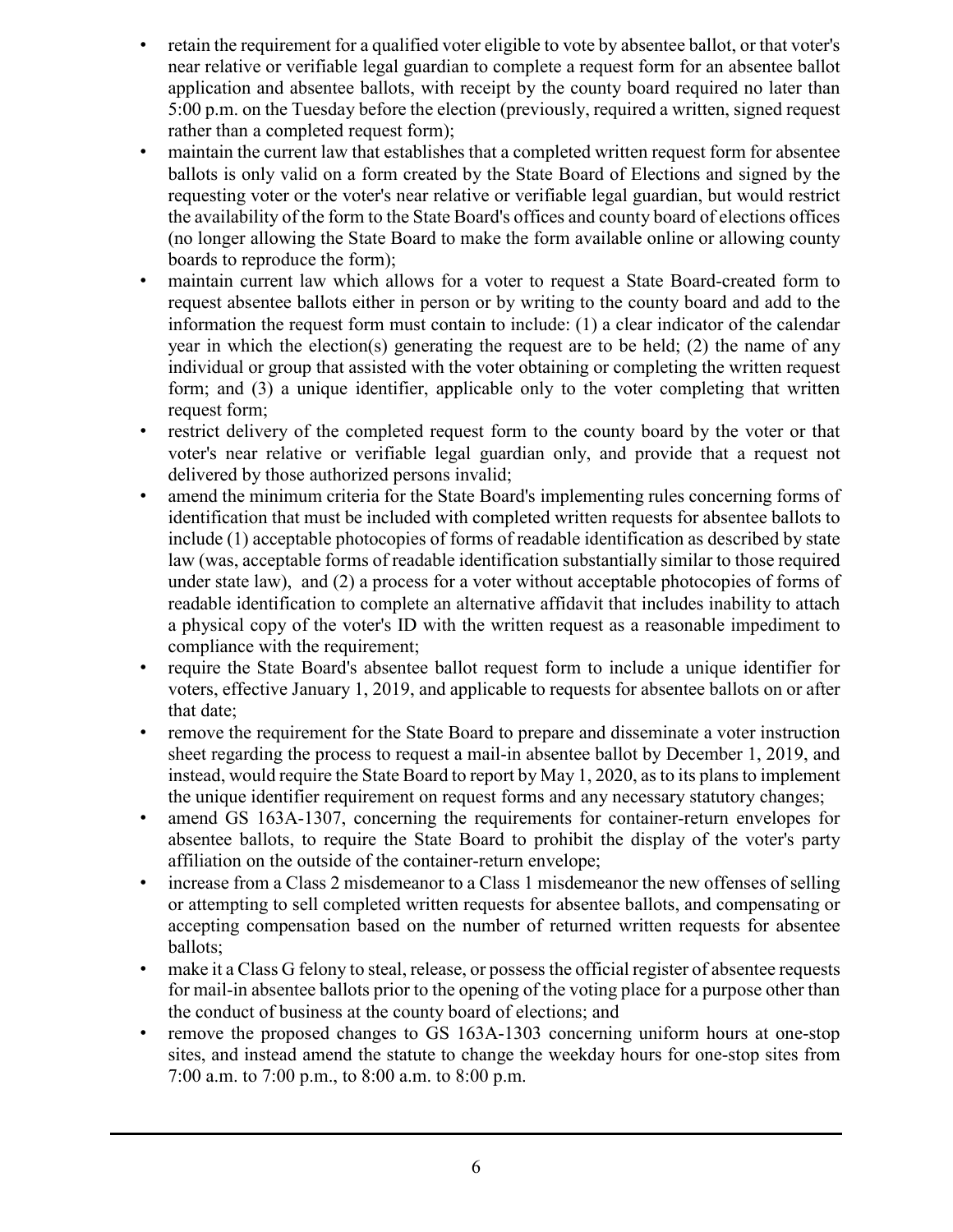#### **The bill as amended was approved by the Senate and will next be considered by the House Rules Committee.**

### **LEGISLATION ENACTED**

HOUSE BILL 474, Death by Distribution. This legislation creates two new criminal offenses:

- death by distribution of certain controlled substances, a Class C felony; when all of the following requirements are met: (1) the person unlawfully sells at least one certain controlled substance; (2) the ingestion of the certain controlled substance or substances causes the death of the user; (3) the commission of the offense was the proximate cause of the victim's death; and (4) the person did not act with malice; and
- aggravated death by distribution of certain controlled substances, a Class B2 felony, when a person satisfies the elements of Death by Distribution, and the person has a previous conviction for one of a list of certain controlled substance violations, within 7 years of the date of offense.

At the request of the health care community a provision was included that exempted a valid prescription for a controlled substance dispensed to an individual by a practitioner or pharmacist in the usual course of practice. **Effective: December 1, 2019, and applies to offenses committed on or after that date.**

HOUSE BILL 934, Right to Try Adult Stem Cell Treatments. This legislation: (1) authorizes access to and use of certain investigational adult stem cell treatments for patients with certain severe chronic diseases or terminal illnesses; (2) regulates the possession, use, and transfer of adult stem cells; (3) makes it a Class A1 misdemeanor to knowingly offer to buy, offer to sell, acquire, receive, sell, or otherwise transfer any adult stem cells for valuable consideration for use in an investigational adult stem cell treatment; and (4) prohibits a licensing board from revoking, failing to renew, suspending, or taking any other disciplinary action against a licensed physician based solely on the physician's recommendation that an eligible patient have access to an investigational adult stem cell treatment, or the physician's administration of an investigational adult stem cell treatment to the eligible patient, provided that the recommendation made or the care provided is consistent with the applicable standard of care and requirements of the statute. **Effective: December 1, 2019, and applies to acts committed on or after that date.**

SENATE BILL 529, Fees/Returned Checks. This legislation increases from \$25 to \$35 the maximum processing fee a person who accepts a check in payment for goods or services may charge and collect for returned checks. **Effective: October 1, 2019, and applies to checks dated on or after that date.**

SENATE BILL 686, Appointments Bill 2019, appoints persons to various public offices and commissions based upon the recommendation of the President Pro Tem of the Senate and the Speaker of the House. **Effective: July 16, 2019, unless otherwise provided.**

- Stacey Gonyer of Guilford County is appointed to the 911 Board for a term expiring on December 31, 2022, to fill the unexpired term of Heather Campbell. Earl W. Struble of Wake County is appointed to the 911 Board for a term expiring on December 31, 2020, to fill the unexpired term of Niraj G. Patel. Gregory S. Coltrain of Beaufort County is appointed to the 911 Board for a term expiring on December 31, 2020, to fill the unexpired term of Eric S. Cramer.
- The Honorable Jim Perry of Lenoir County, The Honorable Jim Burgin of Harnett County, The Honorable Vickie Sawyer of Iredell County, Helen Brann of Person County,